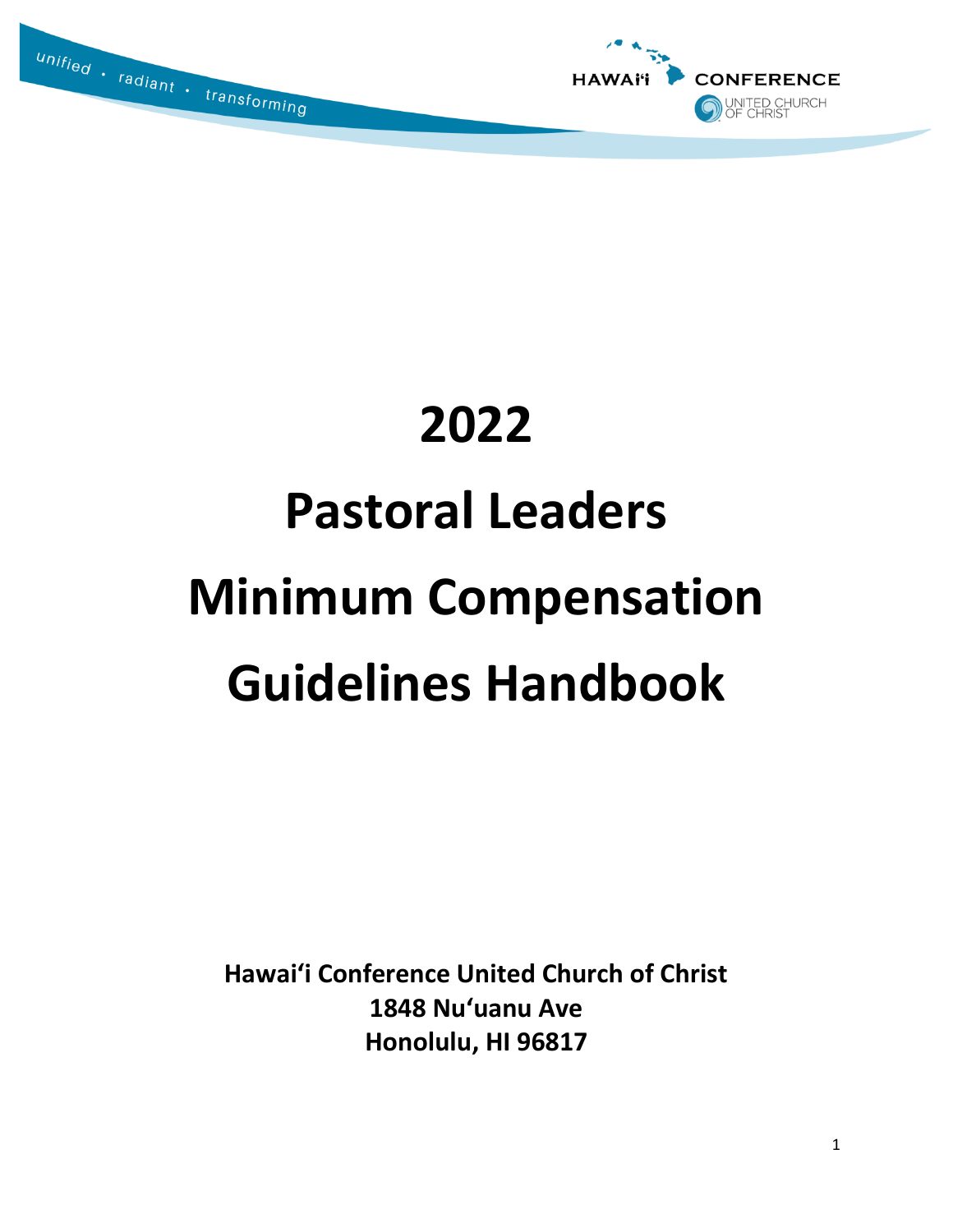**Please note that the Social Security Cost of Living Adjustment for 2022 is 5.9%. This adjustment is reflected in the recommended minimum pastoral compensation for 2022.**

# **INTRODUCTION**

When a church calls a pastoral leader, it enters a shared mutual ministry, a stewardship of caring for each other. Part of that caring provides that the church has a responsibility, a covenant, to provide for the financial support of its pastor(s) and their family.

Each church is urged to consult these guidelines to best understand 1) where the congregation's compensation is in comparison to standardized recommendations, 2) to discern if they are compensating for full or part-time services, and 3) to consider the place and value of ministerial compensation in the financial well-being of the church.

These guidelines focus on the total cost of funding the position of pastor. They also include recommendations around specific parts of the package. You are encouraged to start with the minimum total needed to adequately fund the position and then work with the best allocation of funds available to meet the needs of your pastor(s).

These guidelines are grounded in a commitment to provide fair and adequate support for those who labor in the local church. This means providing acceptable salaries, uninterrupted times for rest and relaxation, and your pastor(s) continued professional growth.

These guidelines for *minimum* ministerial compensation are proposed for all authorized ministers serving as pastors in the Hawai'i Conference. The Conference recognizes the challenges faced by local congregations in meeting operational budgets while continuing to do God's work. Your congregation is urged to prayerfully consider how to meet the minimum compensation guidelines outlined in this handbook to the best of your ability.

The Conference recognizes the unique challenges faced by small churches and immigrant communities and is happy to continue to work with you to suggest ways in which you can make use of the guidelines in compensating pastoral staff.

# **COMPENSATION PHILOSOPHY**

The underlying philosophy of these guidelines is that churches will aim to provide pastors with a standard of living relatively free of financial stress and a compensation package that is comparable to other professional occupations with similar levels of education and experience.

The Hawai'i Conference understands there are three components to the total Pastoral Leadership Compensation package:

- 1. Base Salary
- 2. Insurance Benefits
- 3. Professional Expenses

An intangible, yet important part of the call agreement, is adequate leave time. Since leave time is usually paid out as part of the base salary, it does not appear in the grids within this document. However, leave time is addressed as a crucial issue under Benefits below.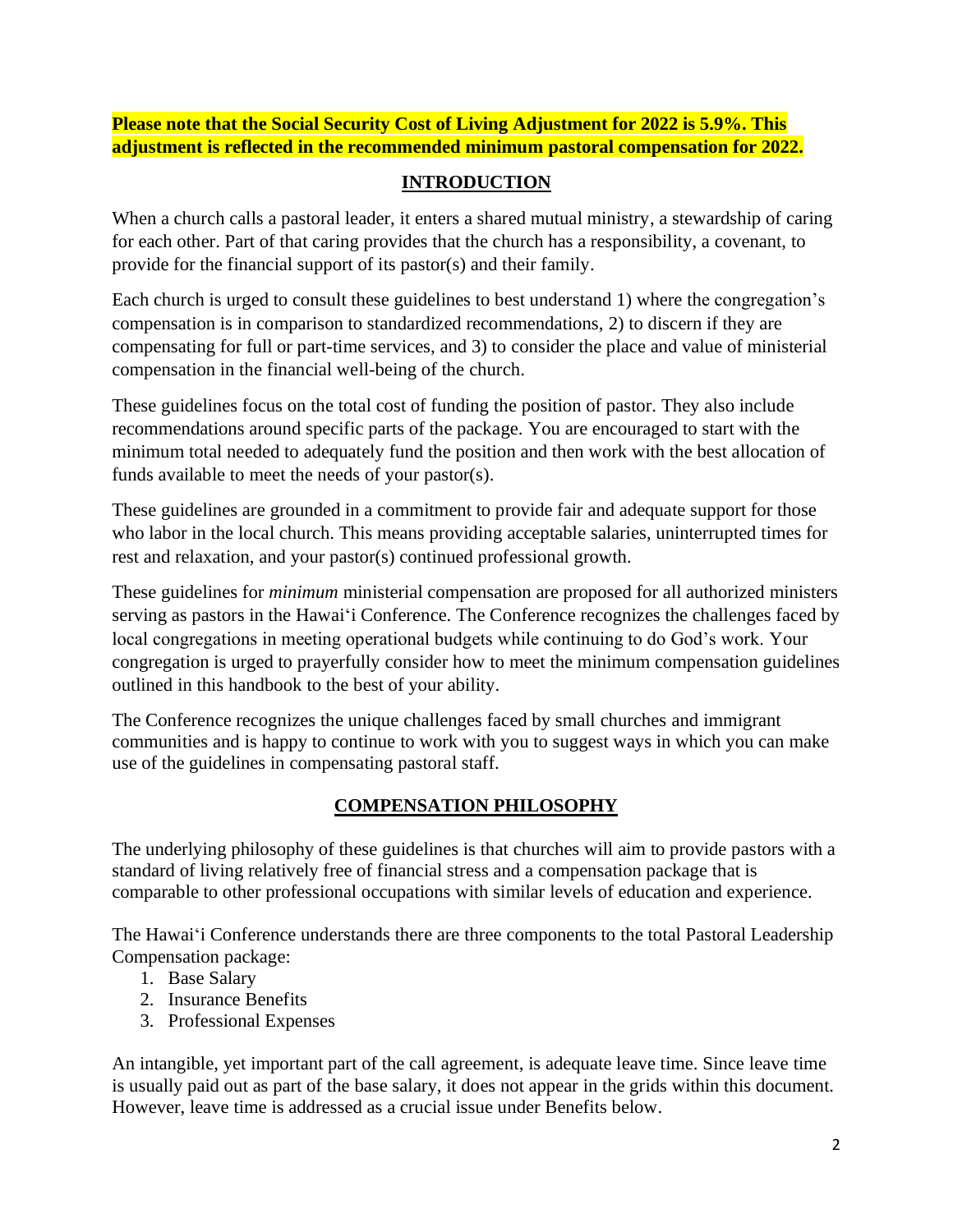# **BASE SALARY:**

Base salary is Cash Compensation plus Furnishing or Housing Allowance plus Social Security Offset.

#### **Cash Compensation:**

Within the Hawai'i Conference 'ohana there are many ways by which congregations provide for the "cash" compensation of their pastors. Some compensate through a strictly cash salary; some compensate through gifts to the pastor or through work done for the pastor or pastor's family; and some compensate through free-will offerings taken at church or given through the purchase of items for the pastor.

The Conference assumes that all a pastoral leader's "cash" compensation, regardless of its form, can be calculated into a "monetized cash equivalent" to determine the monetized value of your pastor's cash salary.

For example, if your congregation compensates your minister by providing housekeeping, you can take the going rate for housekeeping in your area and multiply it by the number of hours or times cleaning is done. In Honolulu the average rate seems to be \$200 per clean for a twobedroom house. You would multiply \$200 by the number of cleanings done per year. In this example, the house is cleaned once a month for twelve times a year. The monetized cash equivalent would be \$200 x 12 for a total of \$2,400 monetized cash equivalent compensation.

The same would apply for any labor done on behalf of the pastor as well as the value of food and other gifts.

# **Housing Provided:**

When the church owns a house in which the pastor will live–a parsonage–the value of that home based on local market conditions, maintenance, and utilities (covered by the church) are to be converted to a monetized cash equivalent for the purpose of a fuller understanding of the total compensation package provided to the pastor(s).

The parsonage should be attractive, comfortable, and well-maintained. It should be spacious enough for adequate sleeping quarters and a guest room. Appliances should be modern and in good working condition. All utilities (heat, light, water, garbage collection, yard maintenance and basic telephone service) should be provided by the church. Other expenses of maintaining a home may be excludable from income under IRS regulations. The parsonage should be regarded as the pastor's private home.

Ministers living in a parsonage are advised to designate a portion of their cash salary as a furnishings allowance. To the extent that it is used to pay for parsonage-related expenses, this allowance is not subject to income taxes. This allowance is normally not more than 10% of the salary.

# **Parsonage Equity Plan:**

The congregation benefits from the equity built up in their parsonage. Ministers living in parsonages or renting are unable to build home equity and may find it difficult to purchase a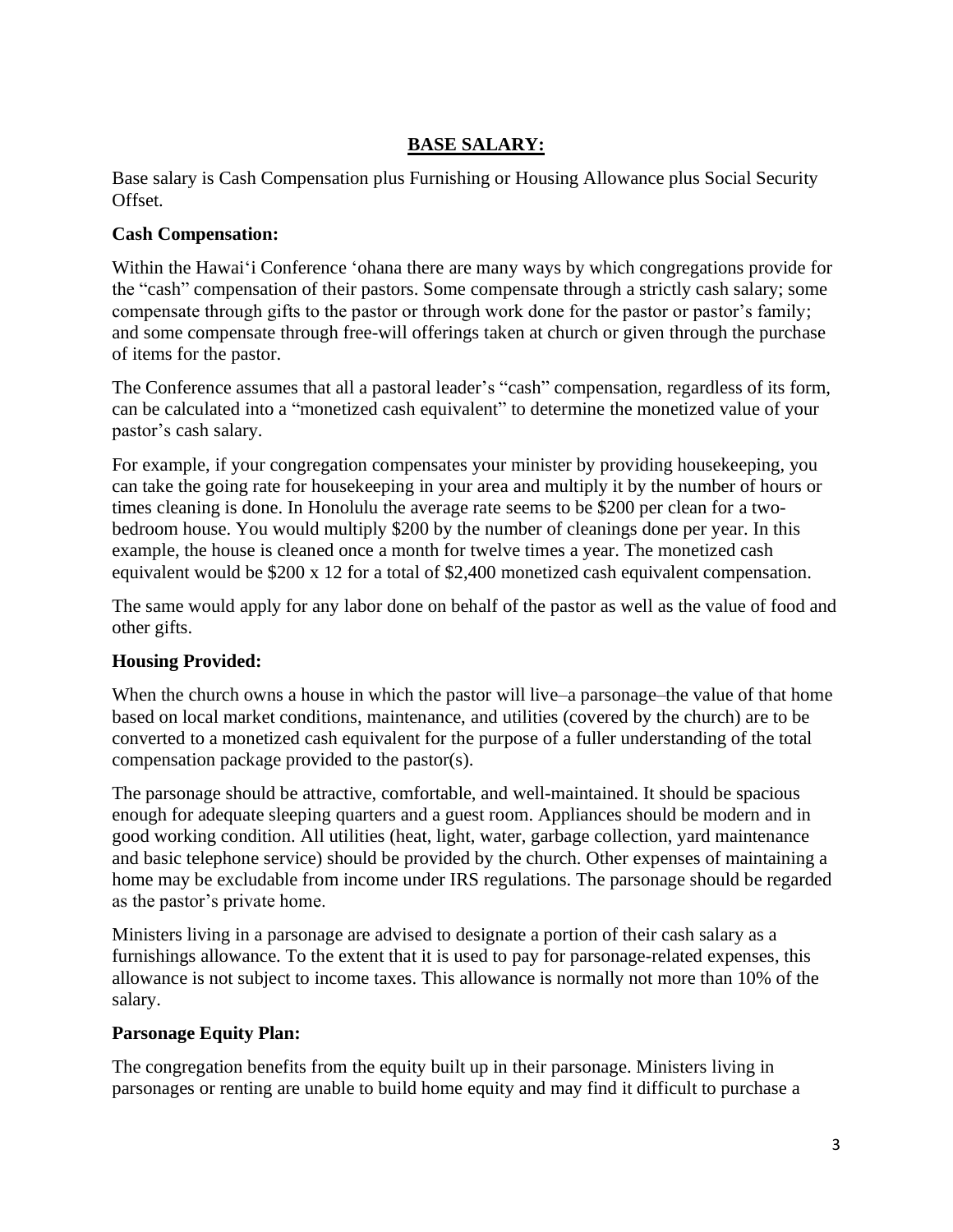house at retirement. The church may consider contributing to a parsonage equity plan for the minister to be used at the time of his/her resignation from the church.

To compensate for the loss of home equity by pastors who live in parsonages and those who rent, the church should establish a home equity fund. It is recommended that \$3,000–\$5,000 be placed in this fund each year, to be held in trust and given to the pastor at the time that he or she leaves the congregation. The pastor may choose another means to receive the home equity funds.

# **Housing Allowance:**

When the pastor(s) owns or rents a home, the church should pay a housing allowance based on local market conditions. The housing allowance should be determined in keeping with IRS guidelines including maintenance and utilities. The minimum recommended housing allowance is the fair rental value (furnished) of suitable properties in the local market plus utilities and maintenance, but not less than 30% of the pastor's cash salary. Local housing can be the greatest variable in costs from island to island within the Conference. This is of particular concern in high housing cost areas, where special attention should be given to ensure that the housing allowance reflects market conditions.

For federal tax reporting purposes, clergy who rent or own their own homes can designate a portion of their cash salary as a housing allowance. The amount of this allowance is not limited by a percentage of the base salary, but rather by the actual cost of housing-related expenses such as utilities, repairs, interest, taxes and furnishings.

According to the IRS, the actual housing allowance for the pastor is the smallest of the following:

- The percentage designated before the beginning of the year. (Make sure that this is higher than can possibly be used.)
- The actual amount spent on housing.
- The fair market rental value of the house FURNISHED.

Example of a Housing Allowance Resolution to be kept on file with the church:

• Resolved, that the designation of \_\_\_\_\_\_\_% or \$\_\_\_\_\_\_\_\_\_ as a Housing Allowance shall apply to calendar year \_\_\_\_\_\_\_ unless otherwise provided.

# **Social Security Offset:**

For Social Security purposes, pastors are classified as self-employed. In contrast to other workers, pastors must pay all their own social security tax. The rate for 2022 is 12.4% on the first \$147,700 of self-employment. Congregations are urged to share this burden by providing an allowance equal to approximately one-half the pastor's social security tax (6.2%). Pastors must report this as income for tax purposes

# **Full-Time Base Salary:**

The following grid provides full-time base salary (Cash Salary/Monetized Cash Salary plus Furnishing or Housing Allowance plus Social Security Offset) and is separate from other benefits. Less than full-time, Associate, Interim, and Pulpit Supply pastors are addressed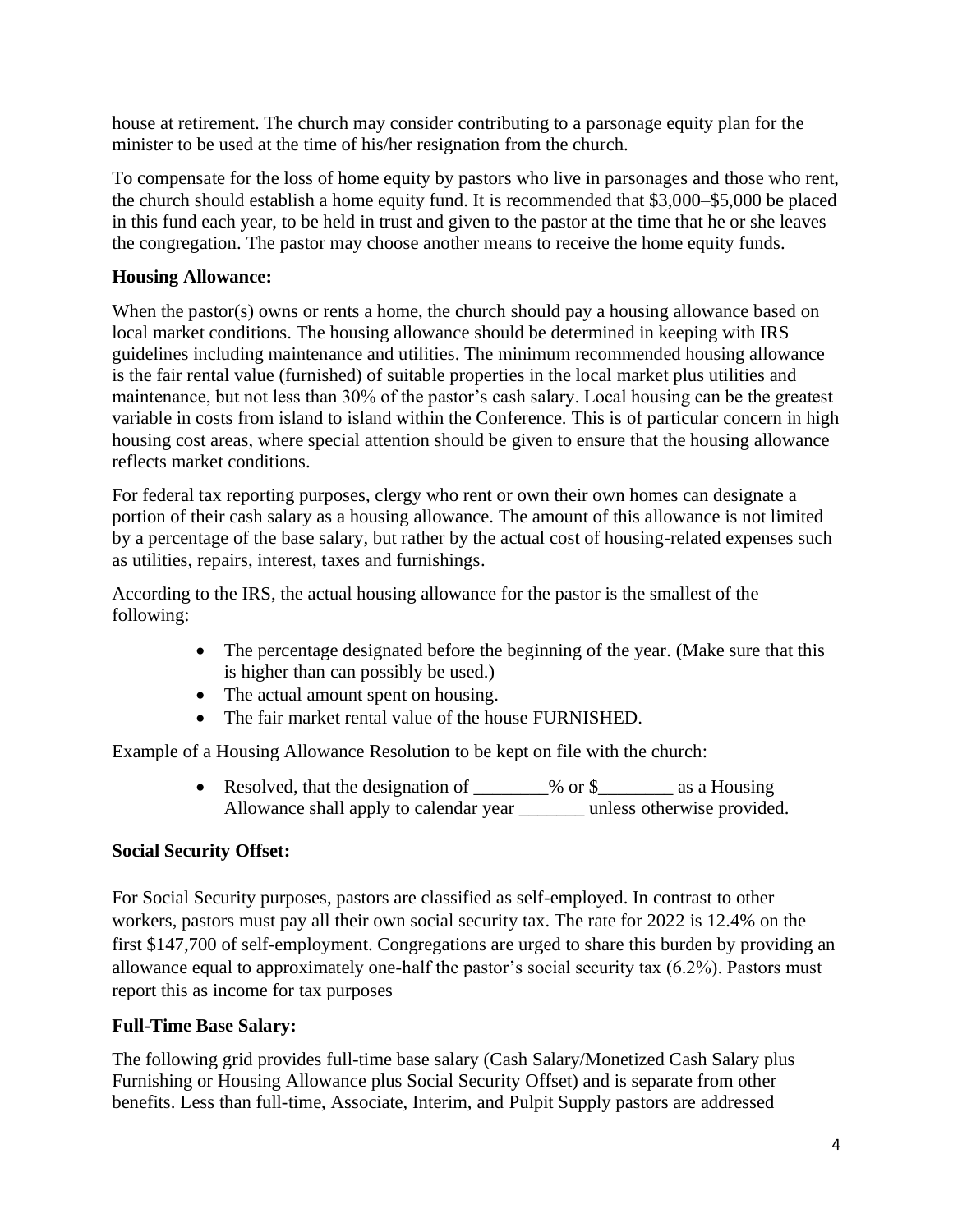following the grid. Years in ministry are recognized as total number of years in active ministry minus breaks from ministry.

The matrix used by the Hawai'i Conference to establish minimum guidelines for base salary compensation includes:

- the number of church members
- the number of years of pastoral experience
- the level of formal education

| No. of<br><b>Church</b><br><b>Members</b> | Level of<br><b>Education</b> | <b>Entry</b> in<br><b>Ministry</b> | 5 Yrs.<br><b>Experience</b> | <b>10 Yrs.</b><br><b>Experience</b> | 15 Yrs.<br><b>Experience</b> | $20 + Yrs.$<br><b>Experience</b> |
|-------------------------------------------|------------------------------|------------------------------------|-----------------------------|-------------------------------------|------------------------------|----------------------------------|
| < 75                                      | Undergraduate<br>or less     | \$39,183                           | \$41,301                    | \$43,419                            | \$45,537                     | Add                              |
|                                           | Master                       | \$44,478                           | \$46,596                    | \$48,714                            | \$50,832                     | 1%                               |
|                                           | Doctorate                    | \$49,773                           | \$51,891                    | \$54,009                            | \$56,127                     | for                              |
| $75 - 149$                                | Undergraduate<br>or less     | \$42,360                           | \$44,478                    | \$46,596                            | \$48.714                     |                                  |
|                                           | <b>Master</b>                | \$47,650                           | \$49,773                    | \$51,891                            | \$54,009                     |                                  |
|                                           | <b>Doctorate</b>             | \$52,950                           | \$55,068                    | \$57,186                            | \$59,304                     | each                             |
| 150-249                                   | Undergraduate<br>or less     | \$45,537                           | \$47,655                    | \$49,773                            | 51,891                       |                                  |
|                                           | Master                       | \$52,950                           | \$55,068                    | \$56,186                            | \$59,304                     |                                  |
|                                           | Doctorate                    | \$58,245                           | \$60,363                    | \$62,481                            | \$64,599                     | additional                       |
| 250-349                                   | Undergraduate<br>or less     | \$48,714                           | \$50,832                    | \$52,950                            | \$55,068                     |                                  |
|                                           | <b>Master</b>                | \$58,245                           | \$60,363                    | \$62,481                            | \$64,599                     |                                  |
|                                           | <b>Doctorate</b>             | \$63,540                           | \$65,658                    | \$68,071                            | \$69,894                     | year                             |
| 350-449                                   | Undergraduate<br>or less     | \$51,891                           | \$54,009                    | \$56,127                            | \$58,245                     |                                  |
|                                           | Master                       | \$63,540                           | \$65,658                    | \$67,776                            | \$69,894                     |                                  |
|                                           | Doctorate                    | \$68,835                           | \$70,953                    | \$76,071                            | \$75,189                     | of                               |
| 450-549                                   | Undergraduate<br>or less     | \$52,068                           | \$57,186                    | /459,304                            | \$61,422                     |                                  |
|                                           | <b>Master</b>                | \$68,835                           | \$70,953                    | \$73,071                            | \$75,189                     |                                  |
|                                           | <b>Doctorate</b>             | \$74,130                           | \$76,248                    | \$48,366                            | \$80,484                     | experience                       |
| >550                                      | Undergraduate<br>or less     | \$58,245                           | \$60,636                    | \$62,481                            | \$64,599                     |                                  |
|                                           | Master                       | \$47,130                           | \$76,248                    | \$78,366                            | \$80,484                     |                                  |
|                                           | Doctorate                    | \$79,425                           | \$81,543                    | \$83,661                            | \$85,779                     |                                  |

# **2022 Pastoral Leaders' Minimum Compensation Grid**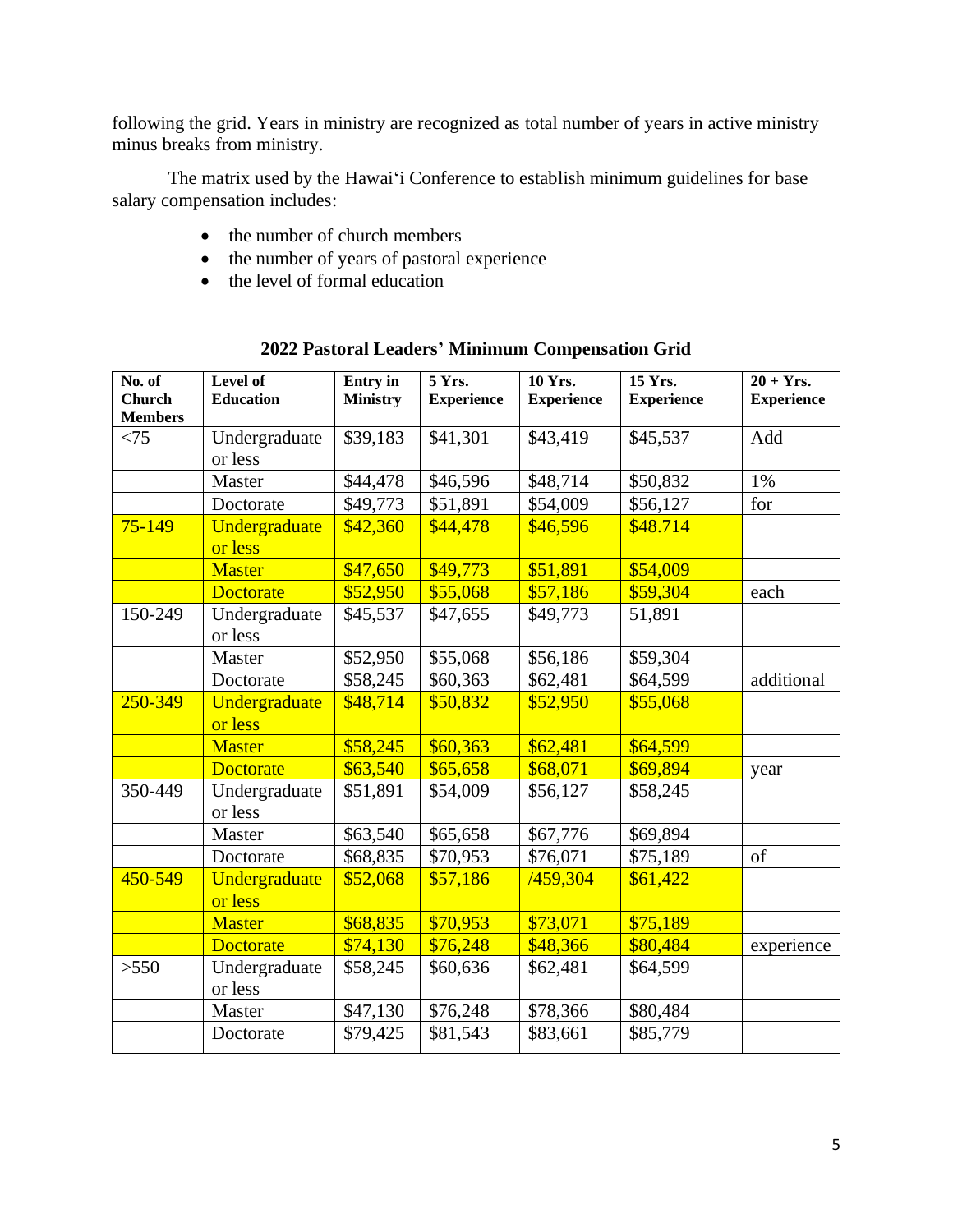#### **Less than Full-Time:**

If your congregation decides it cannot afford a full-time minister, your church leaders should take the number appropriate for size, level of education, and years in ministry and reduce that number by the reduction in time being compensated for.

If your church can only afford ¾ time, reduce the appropriate number by 25%. If your congregation can only afford ½ time, reduce the appropriate number by 50%. If your church can only afford ¼ time, reduce the appropriate number by 75%.

Please note that working for less than full-time compensation does not mean continuing to provide all pastoral services while being compensated for only some of those services. Typically, ¾ times includes worship, pastoral care, and one missional item; ½ time includes worship and pastoral care; ¼ time includes worship only.

#### **Associate Pastor:**

The recommended salary for associate clergy is 85% of senior pastor's for comparable experience and education. The special ministry of a clergy associate should be highly valued and compensated equitably. An associate or assistant pastor, a minister of Christian education, or an authorized minister employed to serve in any other role, is treated as a full member of the staff and entitled to fair and equitable compensation.

#### **Interim Pastor:**

Churches normally hire an interim minister for the time between the departure of a pastor and the calling of a new pastor or a "sabbatical interim pastor" when a pastor is granted sabbatical leave. Full-time interim ministers shall be paid on the same scale as other full-time pastors. For parttime service, the percentage of time served dictates the percent of full-time salary in addition to benefits and expenses.

#### **Supply Pastor:**

It is recommended that occasional pulpit supply pastors receive a minimum of \$150 plus mileage for conducting a worship service.

# **BENEFITS**

#### **Pension:**

The UCC Annuity Fund, a tax-sheltered annuity offering both fixed and variable annuities, is excellent and every church is strongly encouraged to participate. The recommended level of participation is 14% of the salary base. Salary base equals 130% of Cash Salary and Social Security Offset if the pastor lives in a parsonage.

Please follow these four steps for calculating annual pension when a parsonage is used:

- 1. 12.4% x (cash salary) = (social security offset)
- 2. (social security offset) + (cash salary amount) = (salary base)
- 3. (salary base) x  $130\%$  = (pension salary base)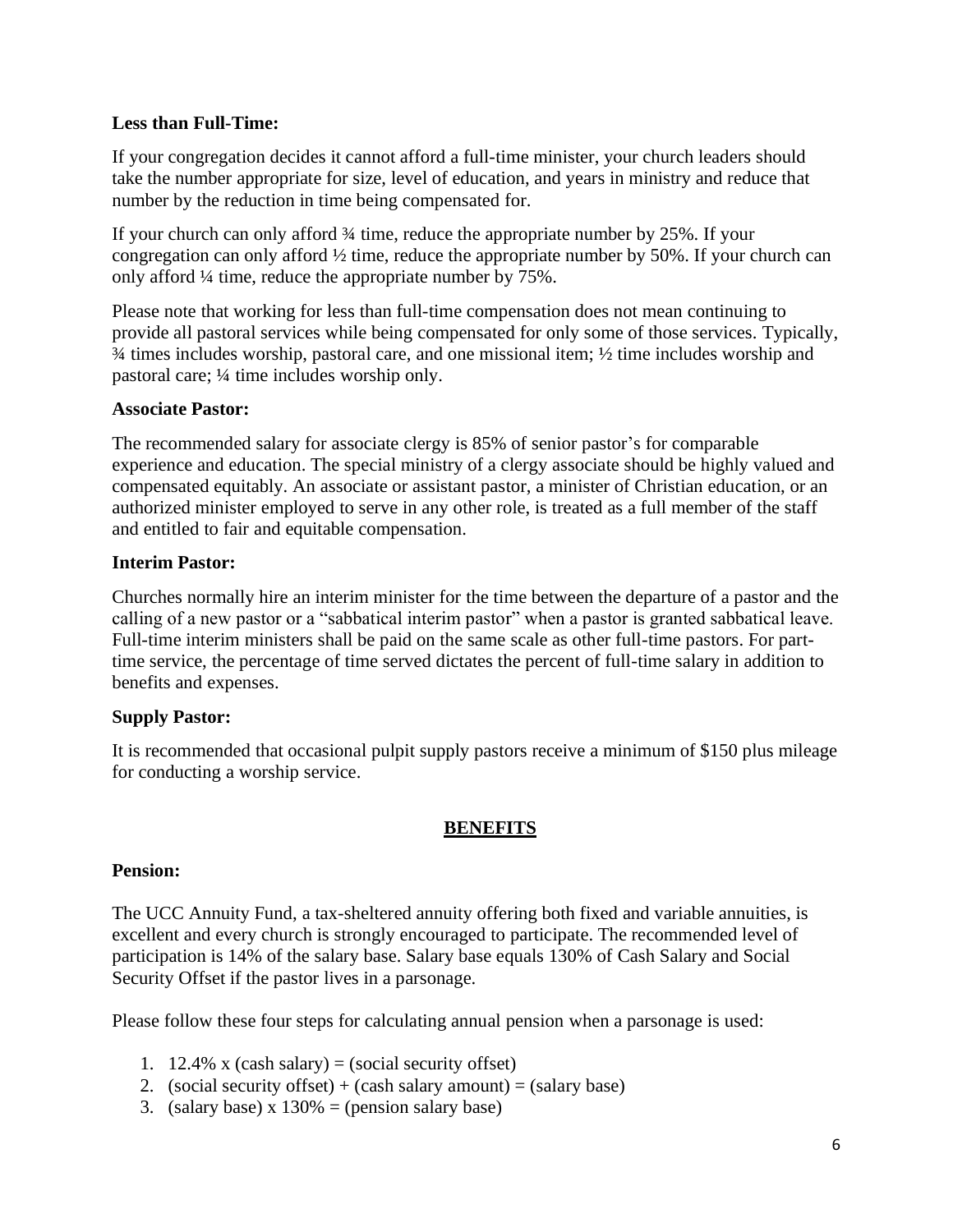4. (pension salary base)  $x 14% =$  (annual pension)

As an example, let's say your minister's cash salary is \$65,000. Using the above four steps you can calculate the recommended annual pension:

- 12.4% x  $$65,000 = $8,060$  (social security offset)
- $$8,060 + $65,000 = $73,060$  (salary base)
- $$73,060 \times 130\% = $94,978$  (pension salary base)
- $$94,978 \times 14\% = $13,296.92 \text{ (annual pension)}$

For a pastor who receives a housing allowance, salary base for annuity is: 1) the Cash Salary/Monetized Cash Salary; plus 2) Housing Allowance; plus 3) Social Security Offset. Pastors are allowed to make tax-sheltered contributions to the same annuity plan within the restrictions of the applicable IRS guidelines. UCC pension contributions are not reported as current income for tax purposes.

#### **Insurance:**

The comprehensive insurance program of the United Church of Christ for pastors includes health insurance, dental insurance, group term life insurance, short- and long-term disability insurance (family protection plan). Similarly, the Hawai'i Conference offers medical and dental insurance through Kaiser Permanente and HMSA options. Speak with Ann Osalvo in the office for a comparison of plans.

- A. Health Insurance It is recommended that churches pay 100% of the premiums for the most comprehensive medical and dental insurance offered by the UCC program.
- B. Life Insurance and Disability Income Benefit Plan Provides disability income and decreasing term life insurance to aid families in case of disability or death. It is recommended that churches pay the premium which is 1.5% of Cash Salary/Monetized Cash Salary and Housing Allowance*. In case of disability or death, it is recommended that a local church continue to pay the pastor's salary for three months until the Life Insurance and Disability Income Benefit Plan becomes effective.*
- C. Professional Malpractice Insurance (liability) It is recommended that all churches purchase professional malpractice insurance to protect pastors in the event of a lawsuit due to pastoral counseling. Churches insured through the Conferences of the UCC Insurance Program already have this insurance as a component of the program.
- D. Tenant's Insurance It is recommended that all churches provide tenant's insurance for all pastors who live in a parsonage.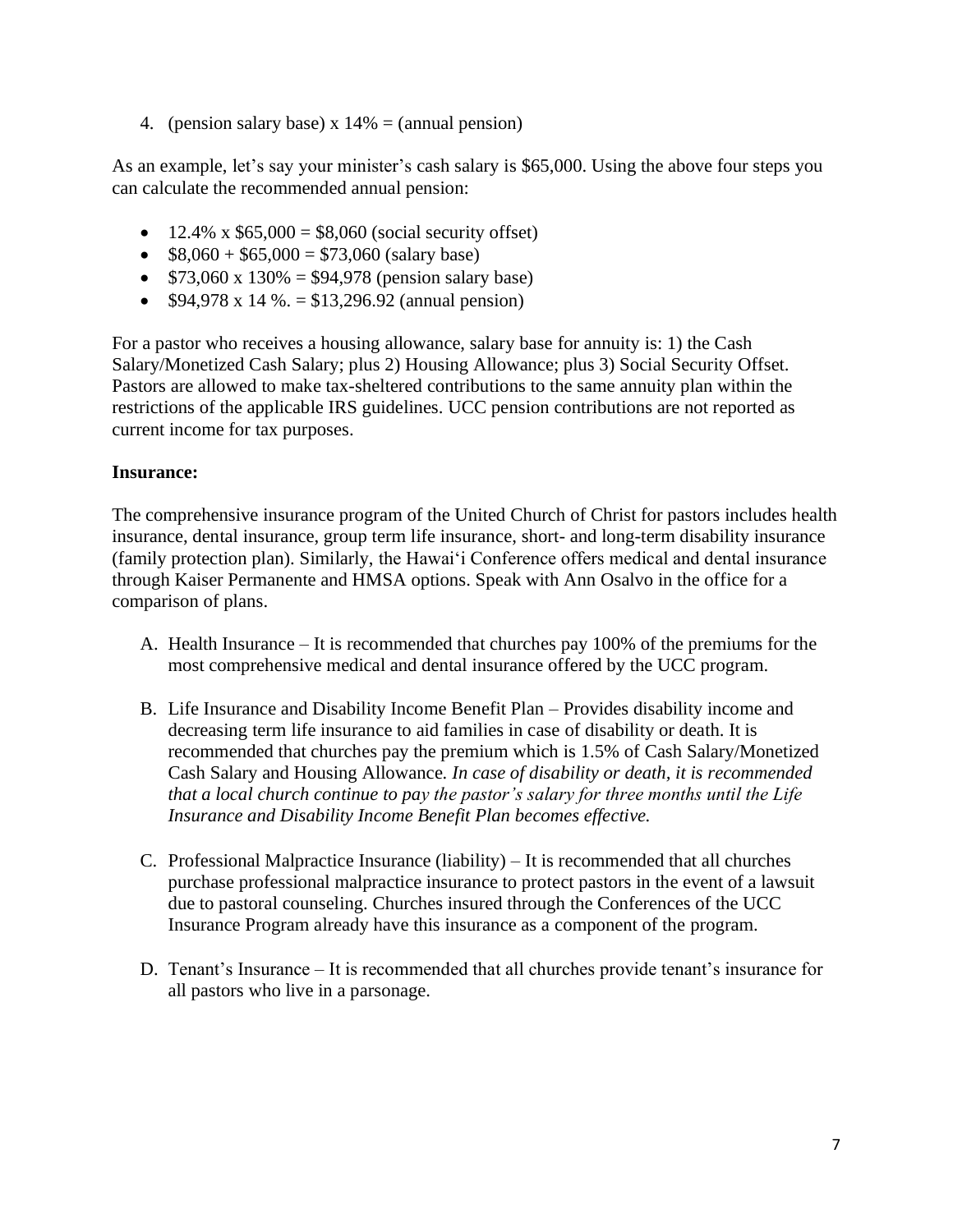#### **Leave Time:**

- A. Vacation Pastors receive at least four weeks of annual paid vacation. In addition, eight days (two days per week) within each month should be granted as personal time for the purpose of rest and renewal. These are often called the pastor's "sabbatical days."
- B. Sick Leave During periods of temporary illness, salary and benefits will be paid. After one month and six months respectively, the Pension Boards Short- and Long-Term Disability Plans will provide coverage as indicated in the Life and Disability Plan documents provided by the Pension Boards.
- C. Family Medical Leave Churches should make every effort to comply with the Family Medical Leave Act of 1993 in instances of need such as childbirth, adoption, elder care or other crises covered under this Act.
- D. Parental Leave Parental leave with pay up to eight weeks may be taken by arrangement with the church. A pastoral leader who is the parent of a newborn and/or newly adopted child or who is pregnant, or a single parent may take, in addition to the paid leave, up to three months' total leave, the last month of which is either accrued vacation time or leave without pay.
- E. Bereavement Leave There is no federal law that requires employers to provide employees either paid or unpaid leave. Common business practices suggest 3 days of paid bereavement leave and 2 days of unpaid bereavement leave for immediate family members. Due to the nature of ministry, the Conference recommends providing for 7 days of paid bereavement leave. If more time is needed, the pastor and church leaders will want to negotiate a leave of absence or the use of vacation time.

# **Continuing Education:**

- A. Annual leave of at least two weeks and an annual allowance of \$1,200 for continuing education should be given to every pastor. Pastors should report the results of such studies to the Pastoral Relations Committee or appropriate leadership. Whatever the dollar amount the church provides, it should accrue from year to year.
- B. Sabbaticals It is recommended that every church have in its written call with the pastor the provision of a three-to-four month sabbatical leave every five years with full pay and benefits. The sabbatical should be a time of study, travel, or experience of personal renewal for the pastor. Pastors should plan on continuing to serve the same church for at least one year after taking such sabbatical leave. Churches should plan for the resources necessary to provide continued ministerial coverage during a pastor's sabbatical.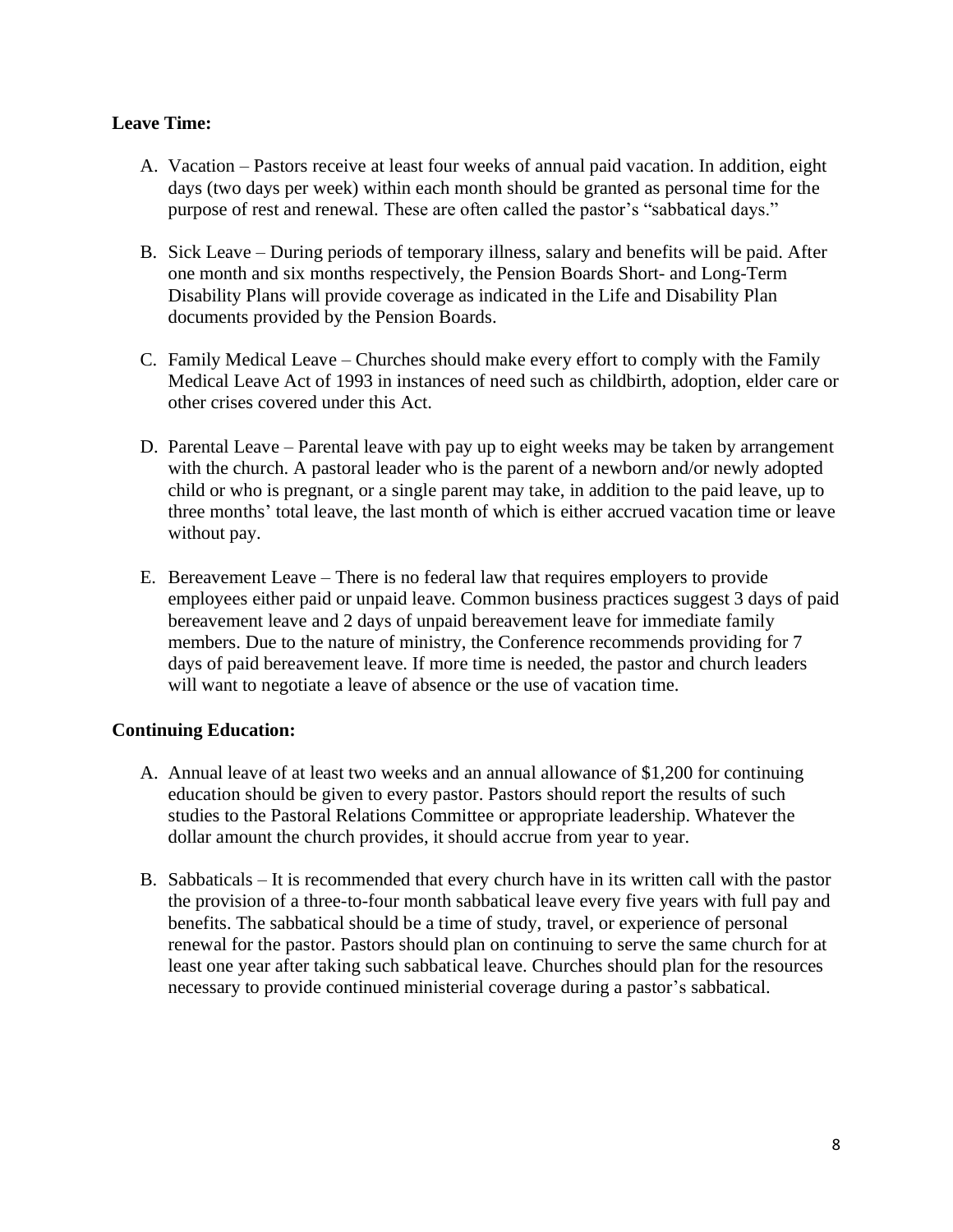#### **PROFESSIONAL EXPENSES**

A pastor's professional expenses are not included in the base salary (Cash Salary/Monetized Cash Salary plus Furnishing or Housing Allowance plus Social Security Offset). Expenses such as the use of the pastor's automobile, books and periodicals, etc., are costs to the church of providing pastoral services and should be reimbursed. Professional expenses are a part of the operating costs of the church and should not be considered as additional tax-free salary. Churches have many business/professional expenses which ministers incur as they carry out the work of the church.

Tax law allows the deduction of business expenses only after the minister has spent more than 2% of adjusted gross family income on such expenses. THEREFORE, it is important that churches reimburse or pay directly all costs which the pastor incurs for "doing business" for the church, so that the pastor is not paying income tax on reimbursement for church expenses. These should include at least the following:

- A. Automobile Churches may want to consider leasing an automobile for the pastor's professional use. Even in this situation, insurance, gasoline and maintenance expenses should be reimbursed. If the church does not provide an automobile, an automobile allowance should be provided that is at least equal to the annual IRS per mile deduction. Pastors need to submit detailed expense records to the church.
- B. Books and Periodicals In order to encourage the continuing education of pastors and to provide literary resources for preaching and teaching, all churches should provide a minimum allowance of at least \$300 annually for the purchase of books and literature. Pastors need to submit detailed expense records to the church.
- C. Conference/Association Expenses All non-reimbursed expenses for attending Conference and Association meetings should be paid by the church. The time involved for attending these meetings and also for serving on Conference, Association, or national UCC committees is considered part of the local church's participation in the church's wider ministry and not as vacation time or personal leave.
- D. Background Check Reimbursement When a pastoral leader is called to a church or other setting, the cost of the required criminal background check shall be reimbursed to the pastor by the calling body
- E. Other Professional Expenses Churches should pay all other expenses including stationery, telephone, computer or word processor maintenance, postage and dues for professional organization membership. Pastoral expenses for official entertainment of parishioners or prospective members should be paid by the church.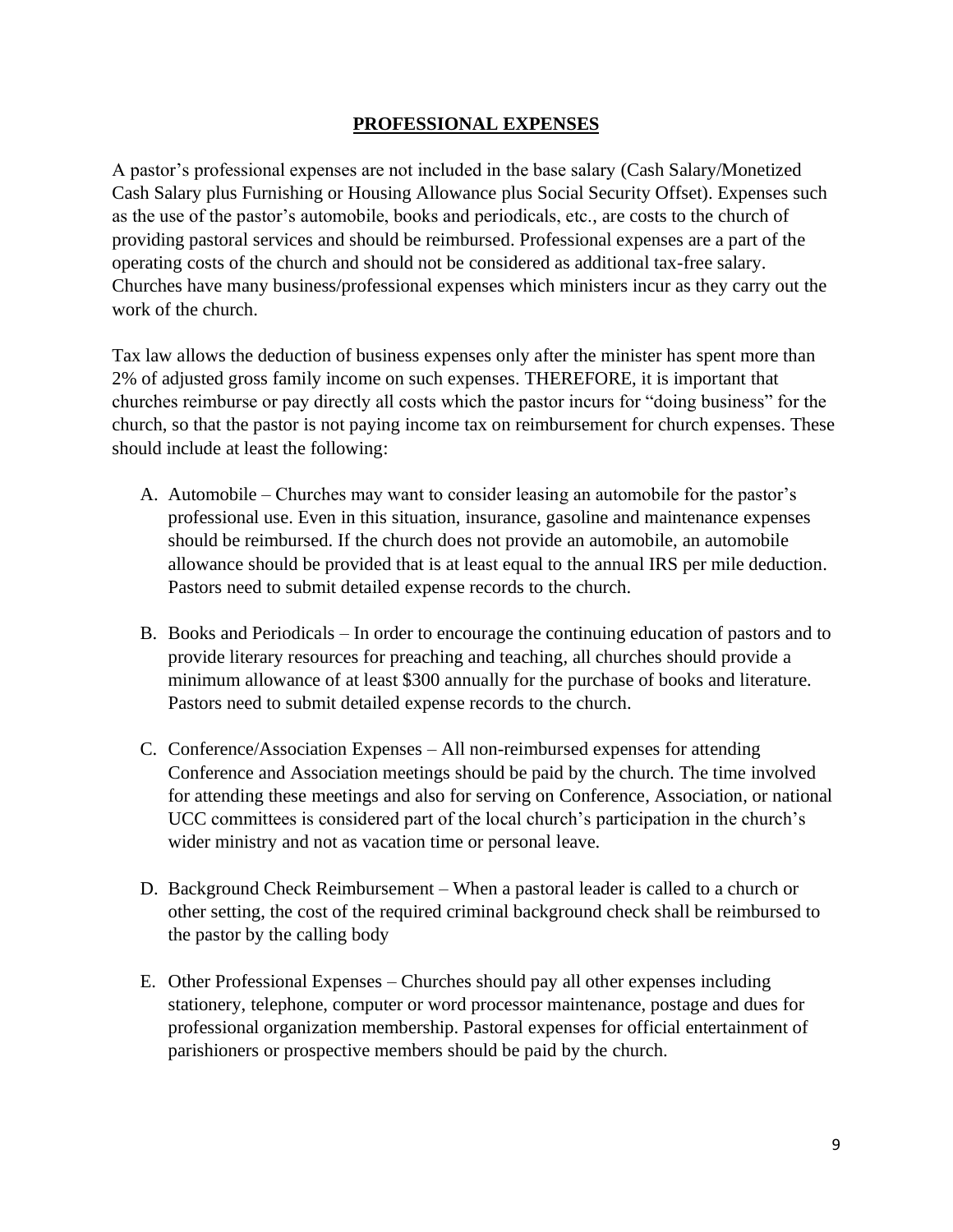- F. Reimbursement Plans Reimbursement plans have a distinct advantage for ministers in that the money is not taxable as income. Many churches use a reimbursement plan to pay for the pastor's professional expenses described above. Alternatively, a Flexible Spending Account may be set up. Using a written plan that meets the requirements of the income tax regulations, the church may set aside money for additional expenses not covered by health and dental plans, or the pastor may elect to set aside part of his/her salary for this purpose. It may cover eye, dental, drug and any non-covered health expenses for the minister or the minister's family. Reimbursement plans must abide by the following rules:
	- 1. A specific amount of money is set at the beginning of the year.
	- 2. The money is paid according to submission of expenses
	- 3. Unused money must remain in the church account.

If the money is being set aside from the minister's salary, it is advisable that the estimate at the beginning of the year be low to minimize the risk of having money left unused at the end of the year.

See the next page for the Total Pastoral Leader Compensation Package Worksheet.